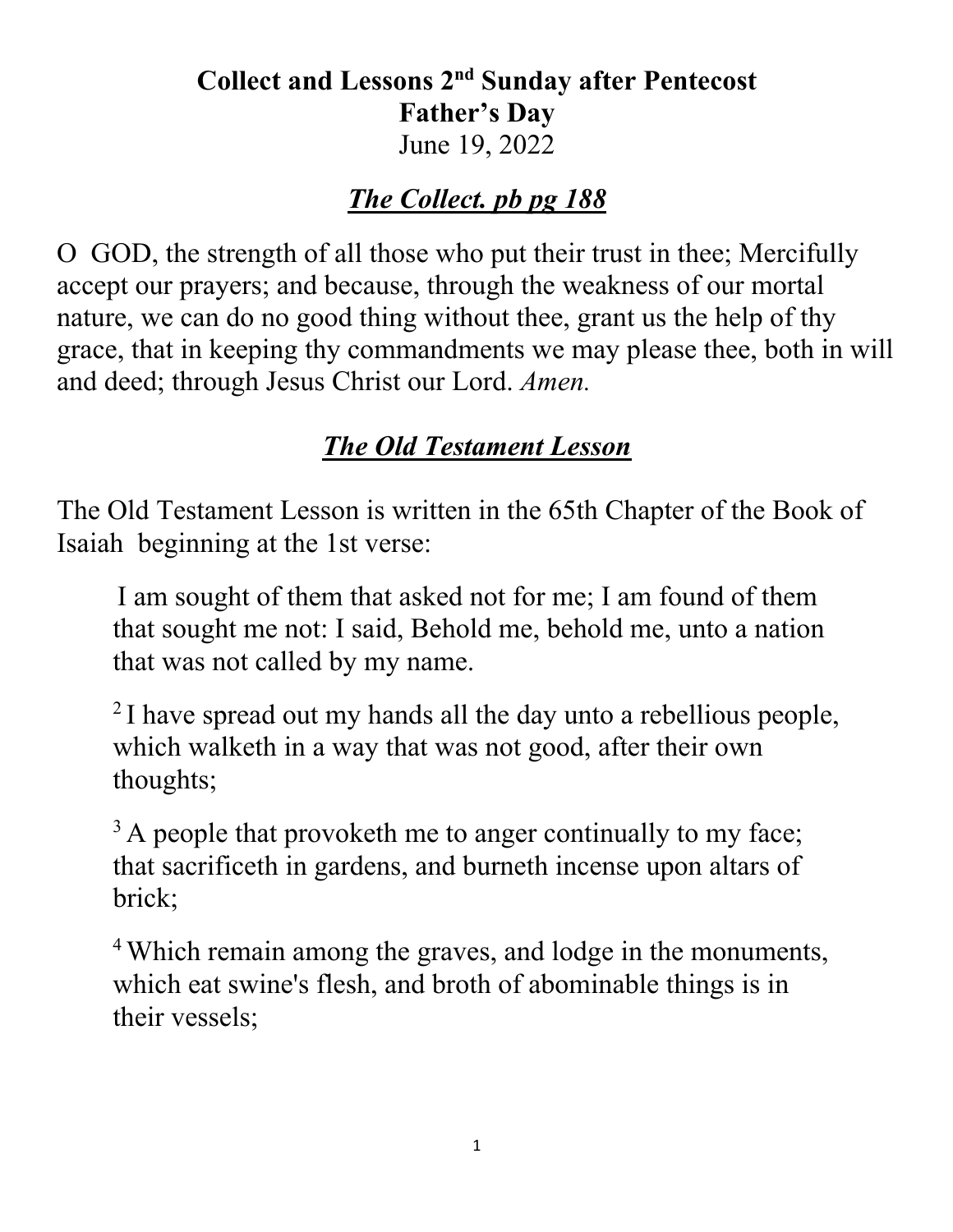<sup>5</sup> Which say, Stand by thyself, come not near to me; for I am holier than thou. These are a smoke in my nose, a fire that burneth all the day.

 $6$ Behold, it is written before me: I will not keep silence, but will recompense, even recompense into their bosom,

<sup>7</sup> Your iniquities, and the iniquities of your fathers together, saith the LORD, which have burned incense upon the mountains, and blasphemed me upon the hills: therefore will I measure their former work into their bosom.

<sup>8</sup> Thus saith the LORD, As the new wine is found in the cluster, and one saith, Destroy it not; for a blessing is in it: so will I do for my servants' sakes, that I may not destroy them all.

<sup>9</sup> And I will bring forth a seed out of Jacob, and out of Judah an inheritor of my mountains: and mine elect shall inherit it, and my servants shall dwell there. Here endeth the Old Testament Lesson.

# *Psalm 22: 18-27*

We will read Psalm 22 responsively by the half verse:

<sup>18</sup> They part my garments among them, and cast lots upon my vesture.

 $19$  But be not thou far from me, O LORD: O my strength, haste thee to help me.

<sup>20</sup> Deliver my soul from the sword; my darling from the power of the dog.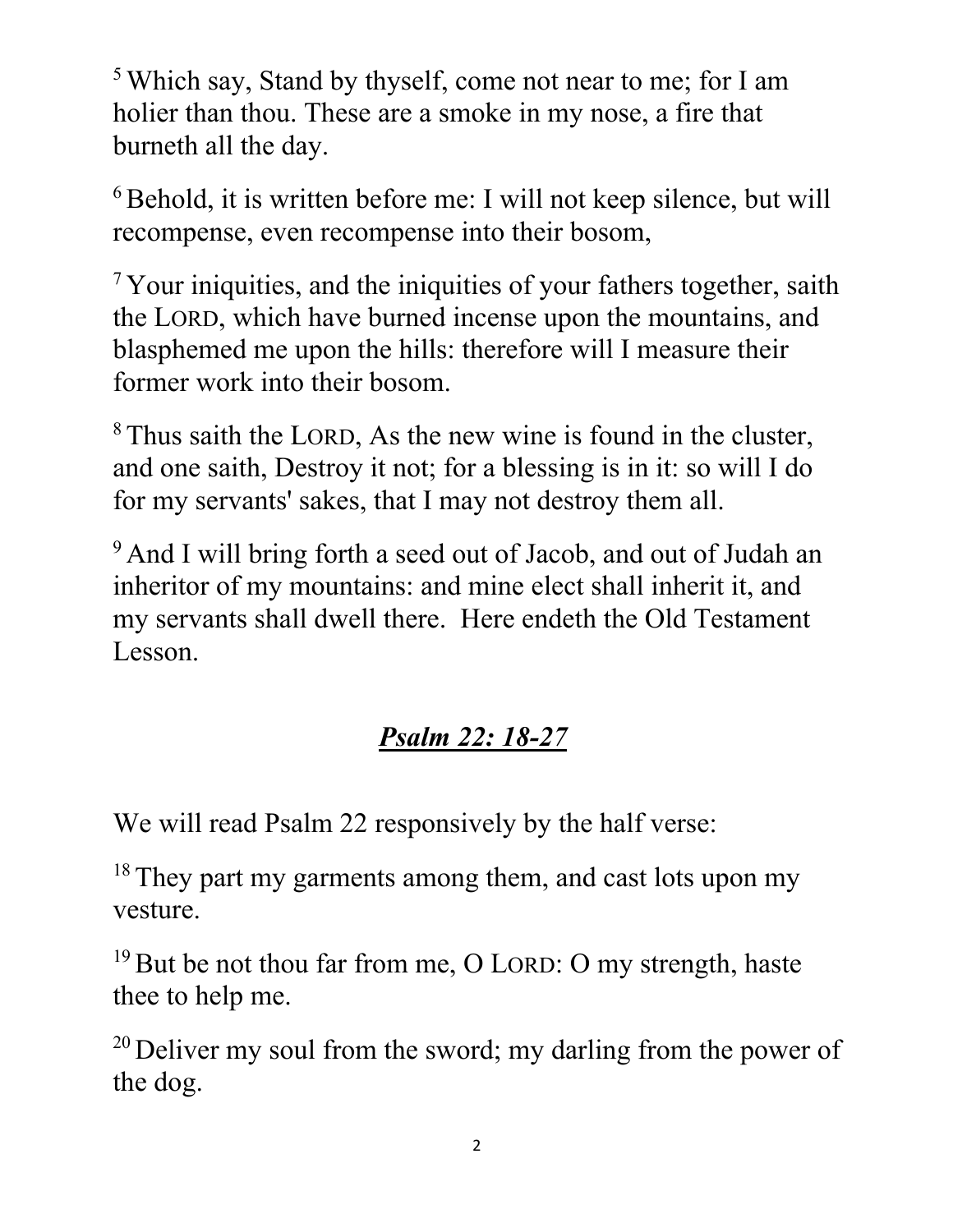<sup>21</sup> Save me from the lion's mouth: for thou hast heard me from the horns of the unicorns.

 $22$  I will declare thy name unto my brethren: in the midst of the congregation will I praise thee.

 $23$  Ye that fear the LORD, praise him; all ye the seed of Jacob, glorify him; and fear him, all ye the seed of Israel.

 $24$  For he hath not despised nor abhorred the affliction of the afflicted; neither hath he hid his face from him; but when he cried unto him, he heard.

 $25$  My praise shall be of thee in the great congregation: I will pay my vows before them that fear him.

<sup>26</sup> The meek shall eat and be satisfied: they shall praise the LORD that seek him: your heart shall live for ever.

 $27$  All the ends of the world shall remember and turn unto the LORD: and all the kindreds of the nations shall worship before thee.

Glory be the Father and to the Son and to the Holy Ghost;

**As it was in the beginning is now and ever shall be, world without end, Amen.**

# *The New Testament*

The New Testament Lesson is written in the 3rd Chapter of Galatians beginning at the 23<sup>rd</sup> verse:

 $23$  But before faith came, we were kept under the law, shut up unto the faith which should afterwards be revealed.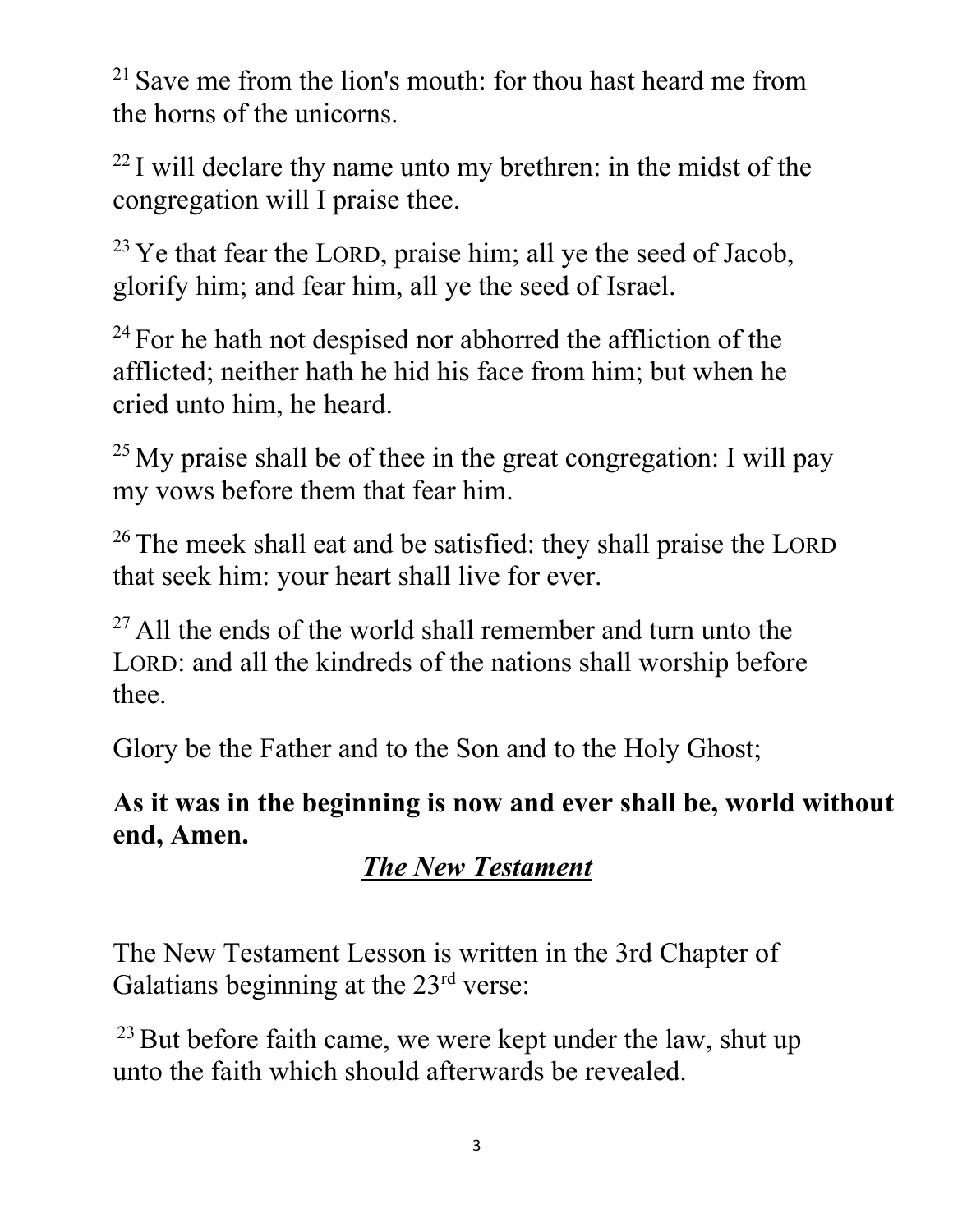<sup>24</sup> Wherefore the law was our schoolmaster to bring us unto Christ, that we might be justified by faith.

 $25$  But after that faith is come, we are no longer under a schoolmaster.

<sup>26</sup> For ye are all the children of God by faith in Christ Jesus.

 $27$  For as many of you as have been baptized into Christ have put on Christ.

<sup>28</sup> There is neither Jew nor Greek, there is neither bond nor free, there is neither male nor female: for ye are all one in Christ Jesus.

 $29$  And if ye be Christ's, then are ye Abraham's seed, and heirs according to the promise.

Here endeth the New Testament Lesson.

# *The Holy Gospel*

The Holy Gospel is written in the 8th Chapter of St. Luke beginning at the 26th verse:

 $26$  And they arrived at the country of the Gadarenes, which is over against Galilee.

 $27$  And when he went forth to land, there met him out of the city a certain man, which had devils long time, and ware no clothes, neither abode in any house, but in the tombs.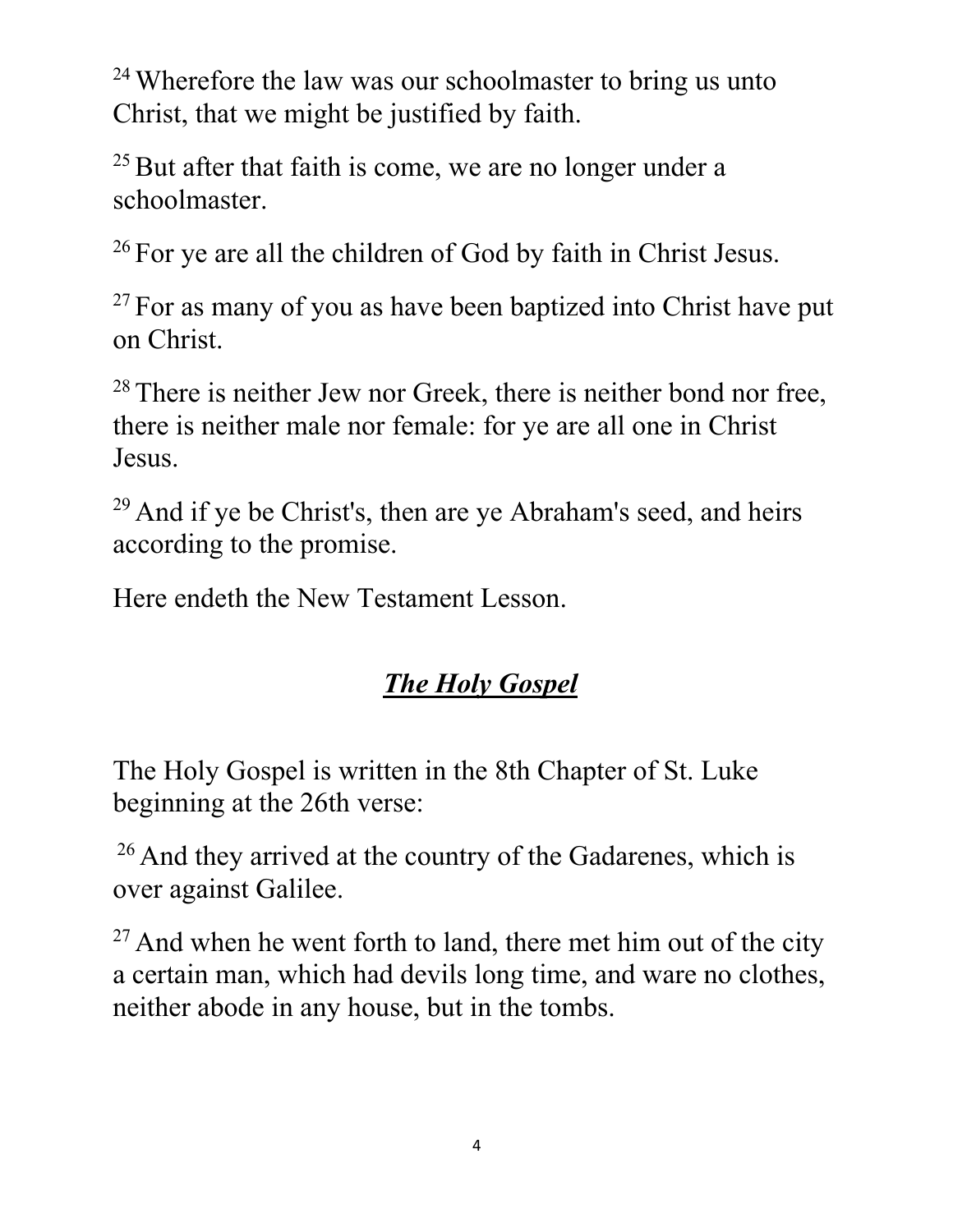<sup>28</sup> When he saw Jesus, he cried out, and fell down before him, and with a loud voice said, What have I to do with thee, Jesus, thou Son of God most high? I beseech thee, torment me not.

 $29$  (For he had commanded the unclean spirit to come out of the man. For oftentimes it had caught him: and he was kept bound with chains and in fetters; and he brake the bands, and was driven of the devil into the wilderness.)

 $30$  And Jesus asked him, saying, What is thy name? And he said, Legion: because many devils were entered into him.

 $31$  And they besought him that he would not command them to go out into the deep.

 $32$  And there was there an herd of many swine feeding on the mountain: and they besought him that he would suffer them to enter into them. And he suffered them.

<sup>33</sup> Then went the devils out of the man, and entered into the swine: and the herd ran violently down a steep place into the lake, and were choked.

<sup>34</sup> When they that fed them saw what was done, they fled, and went and told it in the city and in the country.

 $35$  Then they went out to see what was done; and came to Jesus, and found the man, out of whom the devils were departed, sitting at the feet of Jesus, clothed, and in his right mind: and they were afraid.

<sup>36</sup> They also which saw it told them by what means he that was possessed of the devils was healed.